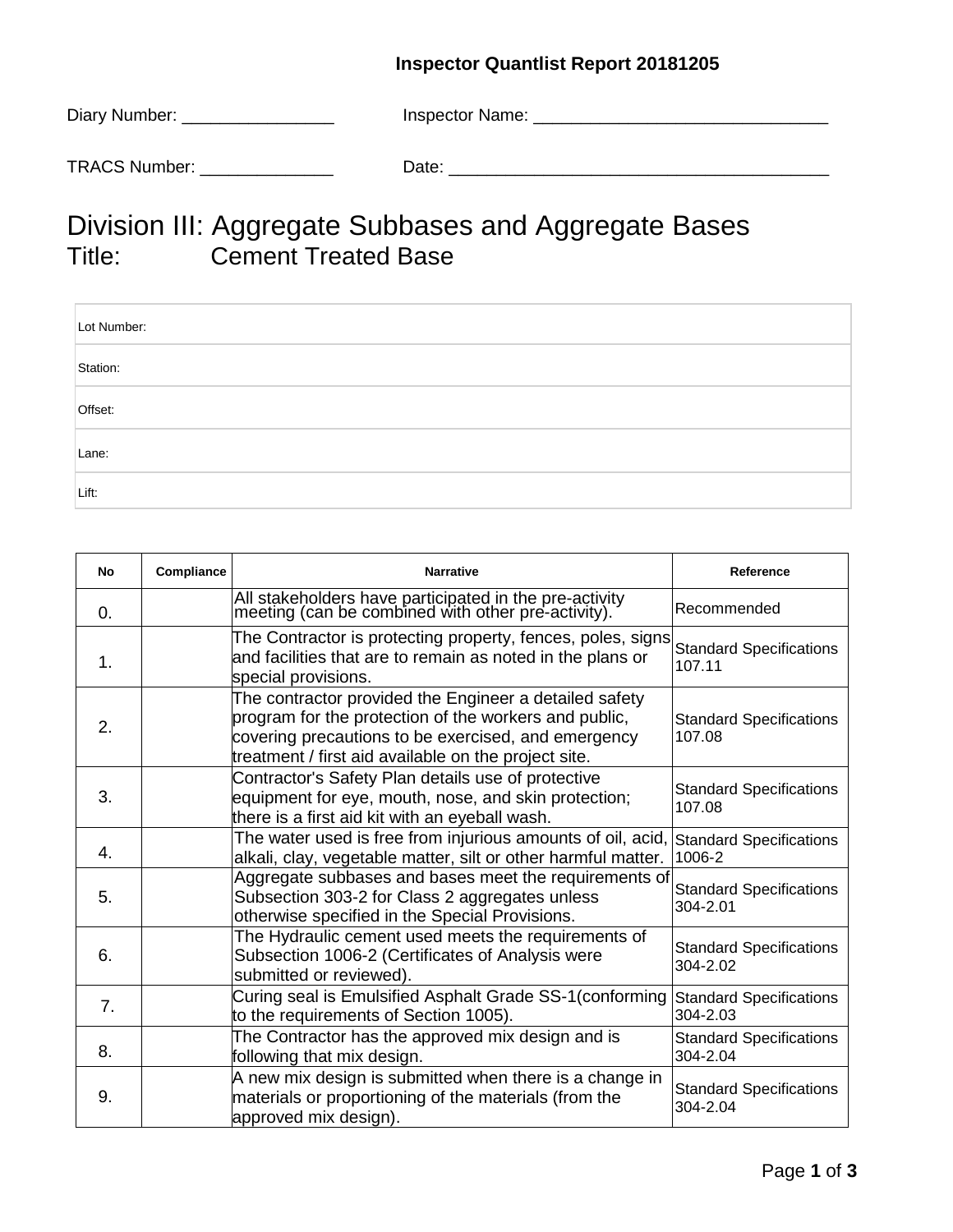## **Inspector Quantlist Report 20181205**

|     | $1.10$ poster $\sim$ againment $1.0$ pm                                                                      |                                          |
|-----|--------------------------------------------------------------------------------------------------------------|------------------------------------------|
| 10. | The contractor actively enforces his Safety Plan for the<br>protection of everyone in the construction area. | <b>Standard Specifications</b><br>107.08 |
|     | The subgrade, subbase or base is free of loose,                                                              |                                          |
|     | extraneous material, and is kept uniformly moist prior to                                                    | <b>Standard Specifications</b>           |
| 11. | placement of lean concrete base.                                                                             | 304-3.01                                 |
|     |                                                                                                              |                                          |
| 12. | The equipment used to distribute the cement is approved                                                      | <b>Standard Specifications</b>           |
|     | by the Engineer.                                                                                             | 304-3.02D                                |
|     | The cement is not mixed or placed while the air                                                              |                                          |
|     | temperature is below 40 degrees in the shade or when                                                         | <b>Standard Specifications</b>           |
| 13. | conditions indicate that the temperature may fall below 40 304-3.02D                                         |                                          |
|     | degrees within 24 hours.                                                                                     |                                          |
|     | The material is spread full depth in one pass unless                                                         | <b>Standard Specifications</b>           |
| 14. | otherwise specified.                                                                                         | 304-3.02D                                |
|     | The cement treated base is not placed on frozen                                                              | <b>Standard Specifications</b>           |
| 15. | subgrade or mixed when the aggregate is frozen.                                                              | 304-3.02D                                |
|     | The initial compaction begins immediately after                                                              | <b>Standard Specifications</b>           |
| 16. | spreading.                                                                                                   | 304-3.03                                 |
|     | The compacting equipment overlaps the previous                                                               | <b>Standard Specifications</b>           |
| 17. | adjacent pass by at least 25 percent of its width.                                                           | 304-3.03                                 |
|     | Following initial compaction and before final                                                                |                                          |
|     | compaction, the treated material is trimmed by a                                                             |                                          |
| 18. | motor grader or planing machine to the lines,                                                                | <b>Standard Specifications</b>           |
|     | grades and cross sections established or shown                                                               | 304-3.03                                 |
|     | on the project plans.                                                                                        |                                          |
|     | The compaction achieves at least 100 percent of                                                              | <b>Standard Specifications</b>           |
| 19. | maximum density.                                                                                             | 304-3.03                                 |
|     | The finished surface of cement treated base is                                                               |                                          |
|     | uniform and does not deviate at any point more                                                               | <b>Standard Specifications</b>           |
| 20. | than $\pm$ 0.03 feet from the bottom of a 10-foot                                                            | 304-3.03                                 |
|     | straightedge laid in any direction.                                                                          |                                          |
|     | The treated subgrade is finished to within 0.04 feet                                                         |                                          |
| 21. | of the established lines, grades and dimensions                                                              | <b>Standard Specifications</b>           |
|     | on the project plans.                                                                                        | 304-3.03                                 |
|     | No more than two hours elapses between the time                                                              |                                          |
|     | water is added to the subgrade and cement, and                                                               | <b>Standard Specifications</b>           |
| 22. | completion of initial compaction prior to trimming.                                                          | 304-3.03                                 |
|     | No more than 2 $\frac{1}{2}$ hours elapses between the time                                                  |                                          |
|     | water is added to the subgrade and cement, and                                                               | <b>Standard Specifications</b>           |
| 23. | final compaction after trimming.                                                                             | 304-3.04                                 |
|     | A construction joint is made at the end of each                                                              |                                          |
|     | day's work, or when cement treated base                                                                      | <b>Standard Specifications</b>           |
| 24. | operations are delayed or stopped for more than                                                              | 304-3.05                                 |
|     | two hours.                                                                                                   |                                          |
|     | The faces of transverse and longitudinal                                                                     |                                          |
| 25. | construction joints are moistened prior to                                                                   | <b>Standard Specifications</b>           |
|     | placement of the adjacent base material.                                                                     | 304-3.05                                 |
| 26. | The bituminous curing seal was uniformly applied                                                             |                                          |
|     | at an approximate rate of 0.15 gallons per square                                                            | <b>Standard Specifications</b>           |
|     | yard or as specified.                                                                                        | 304-3.06                                 |
| 27. | No equipment is permitted on the treated                                                                     | <b>Standard Specifications</b>           |
|     | subgrade for 72 hours.                                                                                       | 304-3.06                                 |
|     | Only light traffic is allowed from the fourth through                                                        |                                          |
| 28. | the seventh day after the curing seal has been                                                               | <b>Standard Specifications</b>           |
|     | placed.                                                                                                      | 304-3.06                                 |
|     |                                                                                                              |                                          |